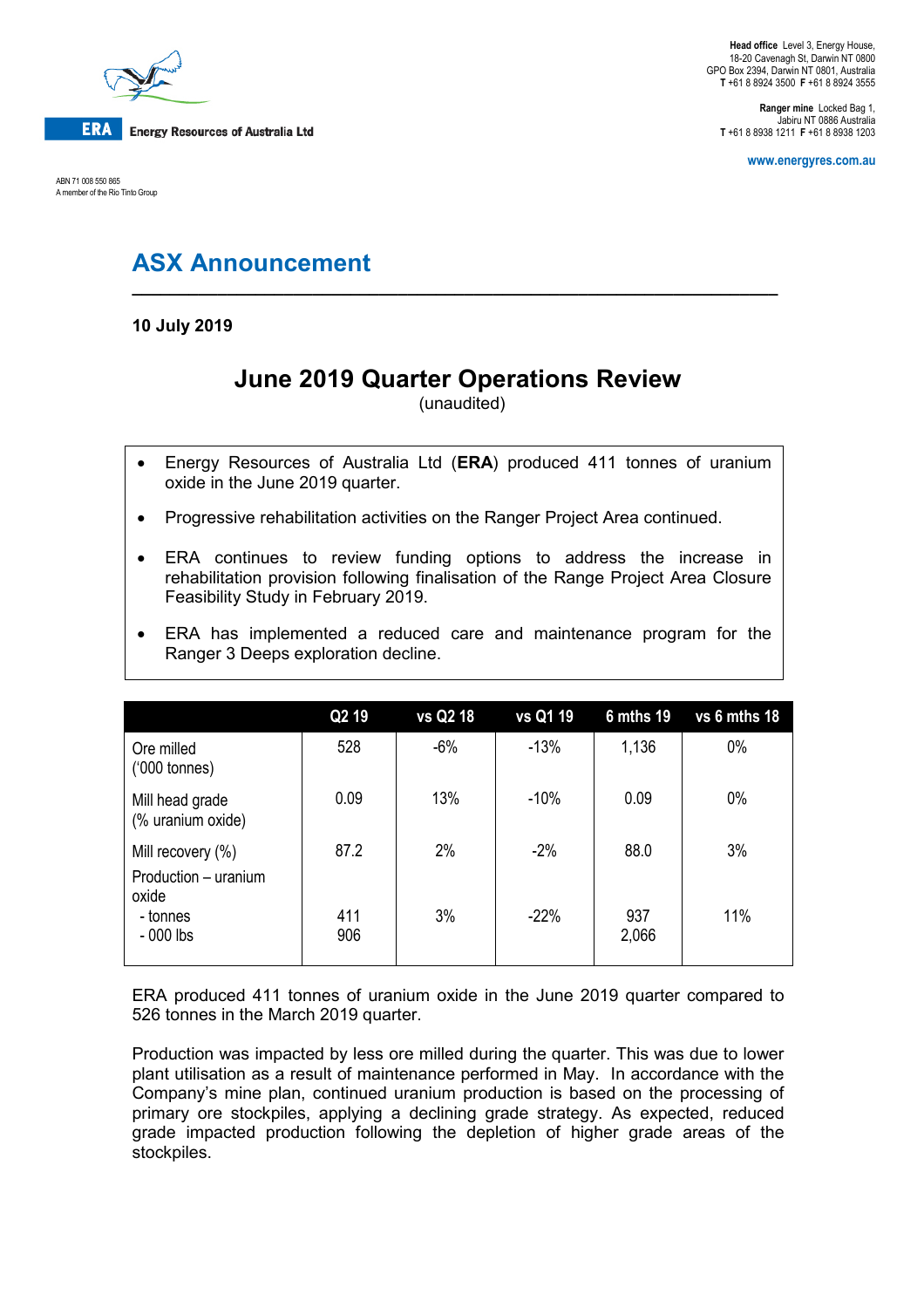

Production guidance for 2019 of between 1,400 to 1,800 tonnes of uranium oxide remains unchanged.

During the June 2019 quarter, progressive rehabilitation of the Ranger Project Area was focused on the dredge transferring tailings from the Tailings Storage Facility to Pit 3. Additional dredging capacity was launched in the second quarter with full commissioning expected in quarter 3. This additional capacity is necessary to complete rehabilitation activities within the regulatory timeframe.

### **FUNDING**

On 8 February 2019, ERA confirmed the approval and implementation of the closure Feasibility Study for the rehabilitation of the Ranger Project Area, resulting in an increase in the rehabilitation provision from \$526 million at 31 December 2017 to \$830 million<sup>[1](#page-1-0)</sup> at 31 December 2018.

As a result of the increase in the rehabilitation provision, ERA continued to review all funding options during the first half of 2019. Rio Tinto has advised ERA, that it will work with ERA and its other shareholders and stakeholders with the objective of ensuring that ERA is in a position to meet in full the likely future rehabilitation requirements of the Ranger Project Area. Funding discussions between ERA and Rio Tinto are continuing.

### **RANGER 3 DEEPS**

i<br>I

Given the current uranium market environment, the Ranger 3 Deeps project continues to face material barriers to development. Without a sustained and rapid recovery of the uranium market, the project is not economically viable. Furthermore, with the Ranger Authority requiring processing to cease in January 2021 and with decommissioning and rehabilitation of the Ranger Project Area continuing through to January 2026, the prospect of any development continues to decrease with time.

Following receipt of final regulatory approval, ERA has implemented a reduced care and maintenance program for the Ranger 3 Deeps exploration decline. The implementation of this reduced program maintains project optionality, however amendments to legislation to effect an extension of the Ranger Authority would be required.

At present, no work is being conducted on further development options for the Ranger 3 Deeps deposit.

<span id="page-1-0"></span> $131$  December 2018 provision discounted at 2 per cent and presented in real terms (\$896 million undiscounted in real terms).